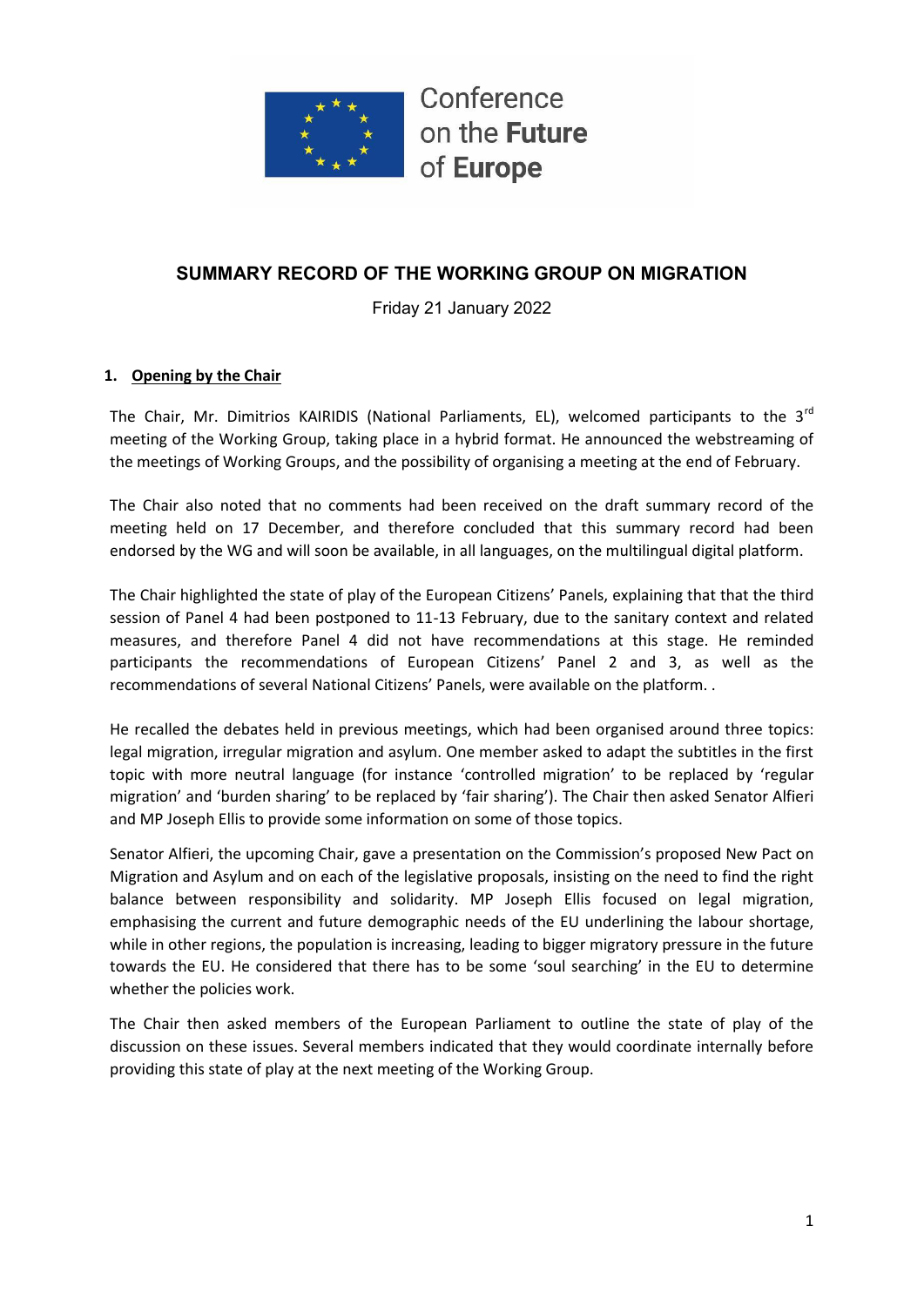

## **2. Report by citizens from European Citizens' Panel 4 and national panels and events on the state of play of their discussions relating to migration**

The Chair introduced the work of the European Citizens' Panels, highlighting that, at this stage, Panel 4 has worked on orientations, which form the first step towards recommendations. He informed that the recommendations of Panel 4 will be available in February after the meeting of the Panel in Maastricht (11-13 February).

Citizens from the European Citizens' Panels and national citizens' panels presented the state of play of their discussions on migration:

- several citizens underlined the need to respect human rights and human dignity when it comes to migration and considered that migration was necessary to the EU and can be positive;
- they highlighted that that common rules are needed;
- citizens were critical about the situation in refugee camps;
- several of them also shared their concerns about the political instrumentalisation of migrants;
- they highlighted the need to provide for save and legal routes to the EU;
- citizens also noted the importance of solidarity between Member States, taking into account countries' capacities;
- the need to tackle human smuggling, associated with the necessity of more legal pathways was also highlighted;
- they also mentioned the importance of ensuring swifter and easier integration, so that migrants can contribute to society with their skills;
- the need to prevent brain drain within the EU and in relation to third countries was also pointed out;
- a concern linking irregular migration with a specific recent attack was also voiced.

The Chair then opened the floor. In the following lively debate, the following points were raised:

- Scepticism towards the New Pact, considered to be too much focussed on returns and not on integration, was voiced. The challenge of bringing together the divergent positions of Member States and of unanimity voting was also raised.
- One member questioned the discrepancy between the migration friendly approach taken in the Panel and the opinions on the Platform, where calls against immigration form outside the EU are endorsed. The member suggested that the selection of citizens by Kantar was not random and that out of the 27 citizens in the first Plenary, several had certain affiliation to the EU.
- Citizens vehemently rebutted this allegation, describing that they had been randomly selected, and stressing that they had no prior link with the EU. A representative of the national panels and events explained that the 27 national citizens' representatives, who had been the only ones participating in the first Plenary in June, have been chosen in a different manner from the randomly selected citizens in the Panels and cannot be compared.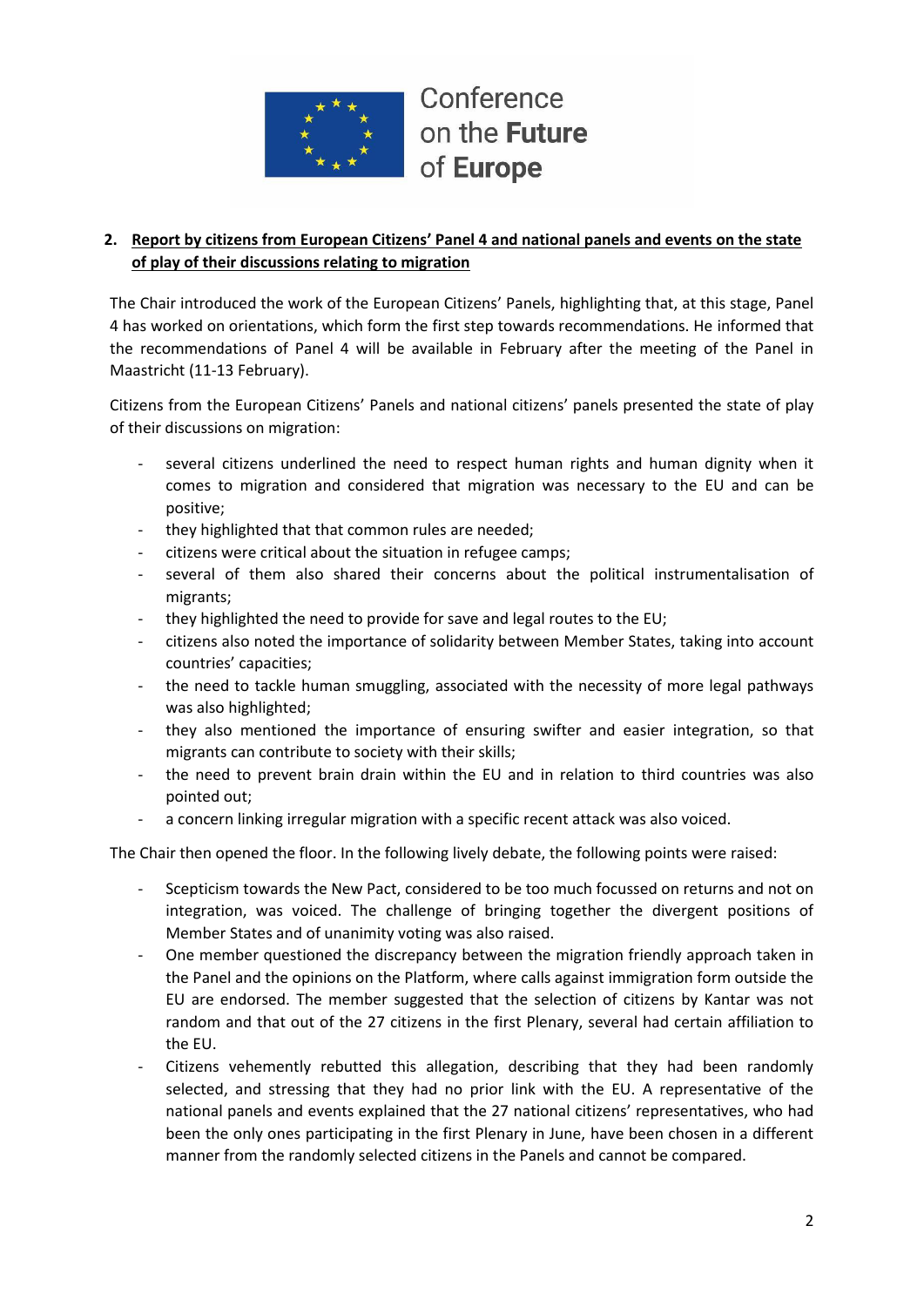

- The role of regional and local actors was underlined, as well as the practical experiences of different regions working together and exchanging best practices.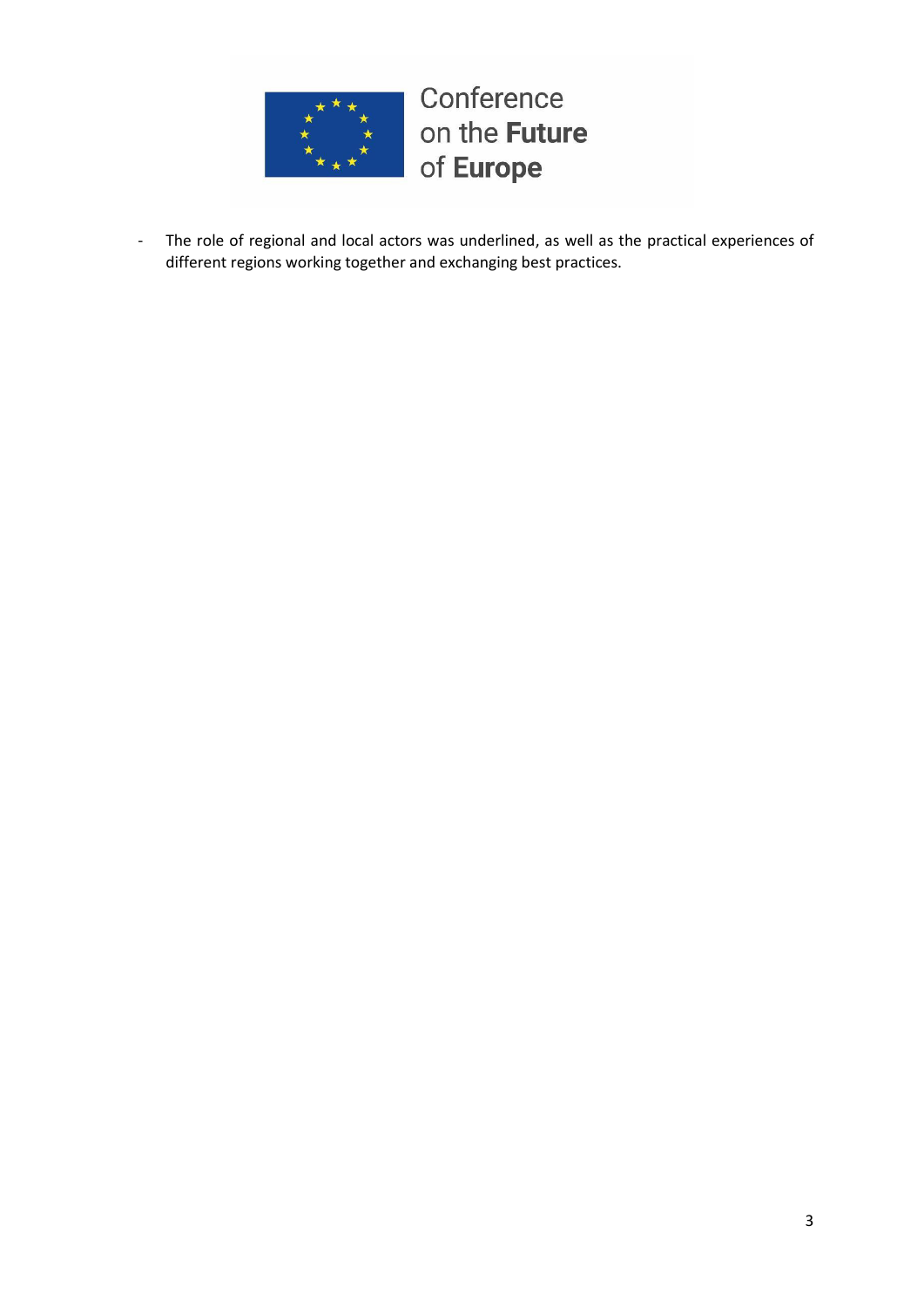

### **3. Presentation by the Chair on the ongoing exchanges on the Multilingual Digital Platform**

The Chair presented the findings on the platform. He invited everyone to further promote the platform. In the debate:

- One member considered that there is a bias in the platform report, which seems to start with the rather negative contributions in relation to migration, while there are equally other voices present. Another supported criticism of the report and in particular that the number of most endorsed proposals were not covered in the executive summary and that a full list had been shared with the Executive Board.
- It was stressed that migration should not lead to a brain drain from third countries and should not hinder their development.
- The need for to support a human rights based approach to migration, based on EU values not religious values, was underlined, together with the need to protect the role of NGOs.

Regarding the next meeting of the Working Group, one member from the citizens' panel underlined the importance of receiving the Working Group's feedback on citizens' recommendations.

#### **4. Closing by the Chair**

The Chair welcomed the lively discussions and urged citizens of Panel 4 to come up with concrete recommendations. The Chai concluded that, while there is no politics without disagreement, in the end consensus must be found.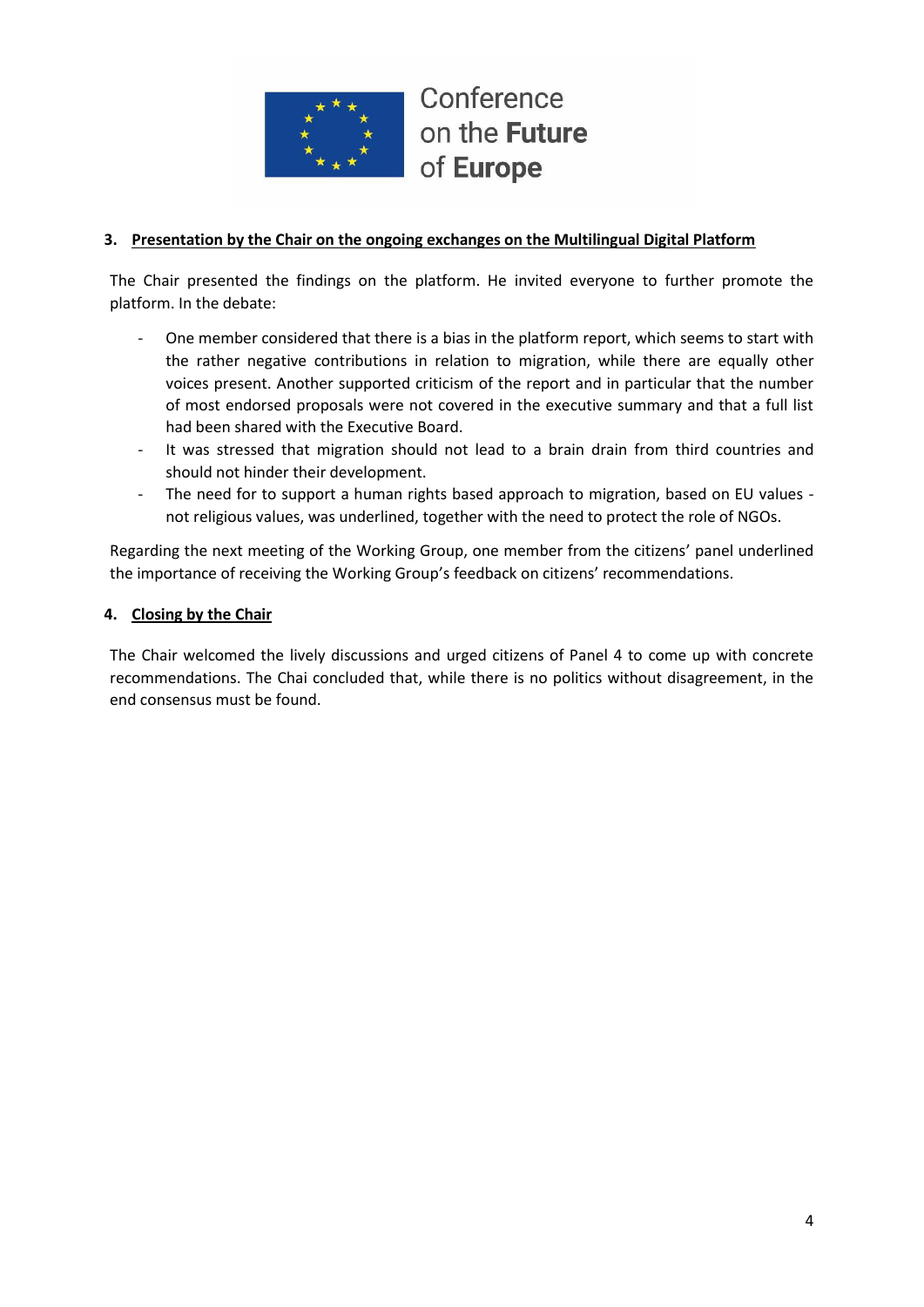

# **Annex: list of members**

| Mr | Carmelo       | ABELA                  | Council                                          |
|----|---------------|------------------------|--------------------------------------------------|
| Mr | Arnoldas      | <b>ABRAMAVICIUS</b>    | Council                                          |
| Mr | Alessandro    | <b>ALFIERI</b>         | <b>National Parliaments</b>                      |
| Ms | Abir          | <b>AL-SAHLANI</b>      | European Parliament                              |
| Mr | Konstantinos  | ANDREADAKIS            | European citizens panels                         |
| Mr | Marc          | ANGEL                  | <b>European Parliament</b>                       |
| Mr | Malik         | <b>AZMANI</b>          | <b>European Parliament</b>                       |
| Mr | Pernando      | <b>BARRENA ARZA</b>    | <b>European Parliament</b>                       |
| Mr | Gunnar        | <b>BECK</b>            | <b>European Parliament</b>                       |
| Mr | Magnus        | <b>BERNTSSON</b>       | Local/Regional representative                    |
| Ms | Marjolijn     | <b>BULK</b>            | <b>European Economic and Social</b><br>Committee |
| Mr | Jaroslav      | <b>BŽOCH</b>           | <b>National Parliaments</b>                      |
| Mr | Luís          | <b>CAPOULAS SANTOS</b> | <b>National Parliaments</b>                      |
| Ms | Liina         | <b>CARR</b>            | <b>Social Partners</b>                           |
| Ms | Iness         | <b>CHAKIR</b>          | National citizens panels/events                  |
| Ms | Laura Maria   | <b>CINQUINI</b>        | European citizens panels                         |
| Ms | Gabriella     | CÍVICO                 | Civil Society                                    |
| Mr | Angel         | DZHAMBAZKI             | <b>European Parliament</b>                       |
| Ms | Karoline      | <b>EDTSTADLER</b>      | Council                                          |
| Ms | Julia         | <b>EICHBERGER</b>      | European citizens panels                         |
| Mr | Joseph        | <b>ELLIS</b>           | <b>National Parliaments</b>                      |
| Mr | <b>Harris</b> | <b>GEORGIADES</b>      | <b>National Parliaments</b>                      |
| Mr | Vasil         | <b>GEORGIEV</b>        | Council                                          |
| Ms | Elsie         | GISSLEGÅRD             | National citizens panels/events                  |
| Ms | Sunčana       | <b>GLAVAK</b>          | <b>European Parliament</b>                       |
| Mr | Ľudovít       | <b>GOGA</b>            | <b>National Parliaments</b>                      |
| Ms | Hafida        | <b>GUELLATI</b>        | European citizens panels                         |
| Ms | Gabriela      | <b>HEGENBERG</b>       | European citizens panels                         |
| Ms | Ylva          | <b>JOHANSSON</b>       | <b>European Commission</b>                       |
| Mr | Dimitris      | <b>KAIRIDIS</b>        | <b>National Parliaments</b>                      |
| Mr | Jeroen        | LENAERS                | <b>European Parliament</b>                       |
| Mr | Cees          | LOGGEN                 | Local/Regional representative                    |
| Ms | Oudekki       | <b>LOONE</b>           | <b>National Parliaments</b>                      |
| Mr | Arminas       | LYDEKA                 | <b>National Parliaments</b>                      |
| Ms | Aurora        | MEJÍA ERRASQUÍN        | Council                                          |
| Ms | Augusta       | <b>MONTARULI</b>       | <b>National Parliaments</b>                      |
| Ms | Nathalie      | <b>OBERWEIS</b>        | <b>National Parliaments</b>                      |